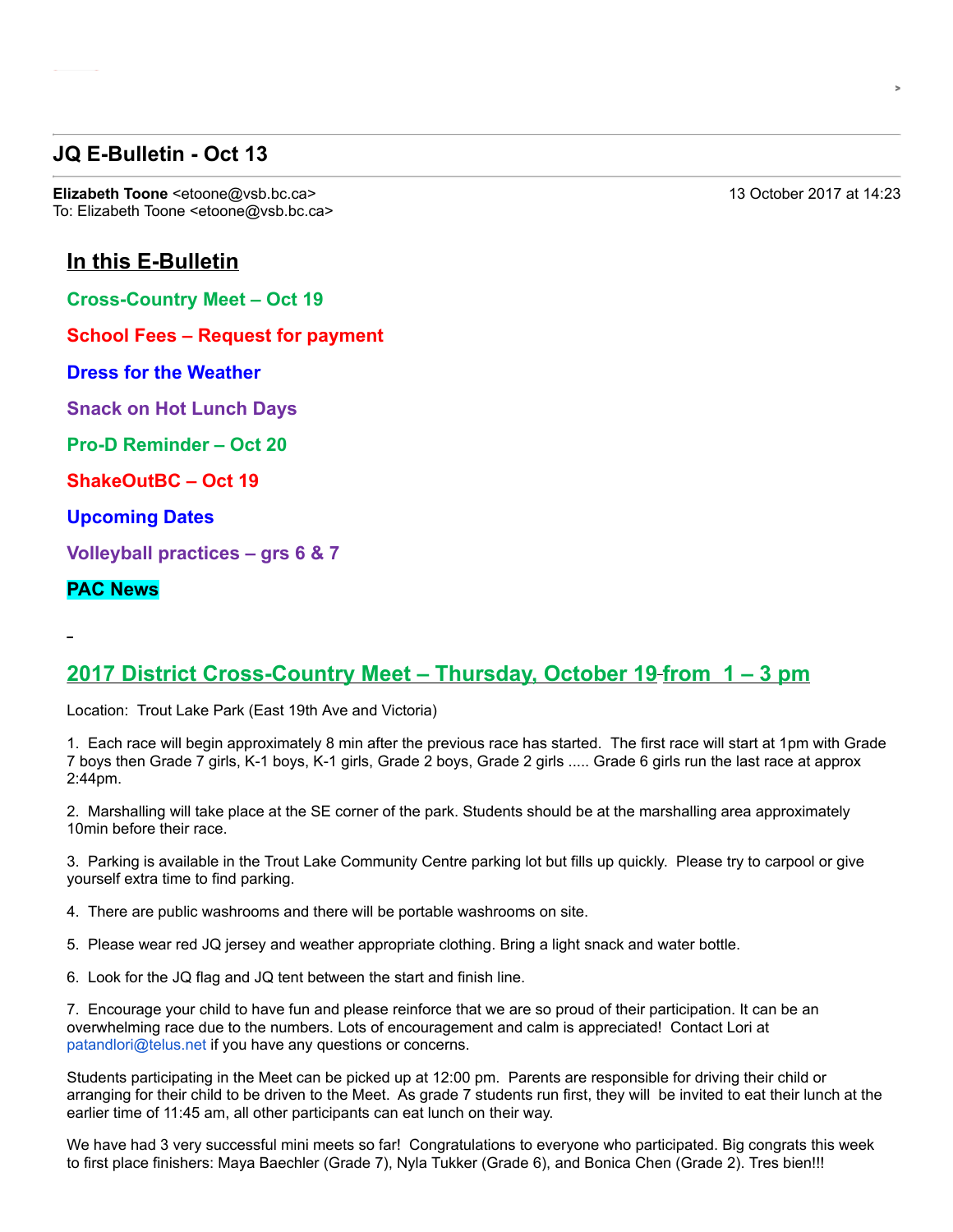Practices will continue next week on Monday and Wednesday mornings from 8-8:45. I look forward to seeing you all next week!

Thank you so much!

Lori

**School Fees**: We still have 79 families yet to pay their School Fees (\$25) and 63 unpaid Agenda Fees (\$10). There is also an Extra-Curricular Fee (\$25) for dance, tennis and water polo activities next Spring for students in grades  $1 - 7$ , these activities have been partly subsidized by PAC. The school has already distributed and paid for some items and is currently in the red. Administration will be contacting those who have not yet paid as the fees are now due to the VSB. If your family is facing financial hardship, please contact Natalie Morissette in confidence at: nmorissett@vsb.bc.ca

Please note that School Fees and the PAC Direct Donation are not the same.

**Dress for the Weather**: Vancouver's incredible long stretch of good weather this Fall may be coming to an end as rain and cooler temperatures reappear. Many children had wet clothes from yesterday's downpour. Please ensure that your child is wearing appropriate clothing and footwear as the days begin to turn wet and chilly. Thank you.

**Snack on Hot Lunch Days:** Please provide your child with a snack for mid-morning recess on hot lunch days. We have many students requesting snacks in the Office on Monday, Wednesday and Friday. Thank you.

**Pro-D Reminder: Friday, October 20<sup>th</sup>** is a District Professional Development Day and there will be no school for students.

**ShakeOut Practice**: On **Thursday, October 19<sup>th</sup> at 10:19 am**, JQ students will practice "drop, cover and hold" in the classroom as part of the ShakeOutBC earthquake drill.

# **Upcoming Dates**:

Friday, October 20 – Professional Development Day

Thursday, October 26 – Photo Retake Day

Friday, October 27 – Halloween Party for grades 4 to 7

Thursday, November 2 – Kindergarten Vision Screening

Friday, November 3 – JQ Gala and Silent Auction

Friday, November 10 – Curriculum Implementation Day – No School For Students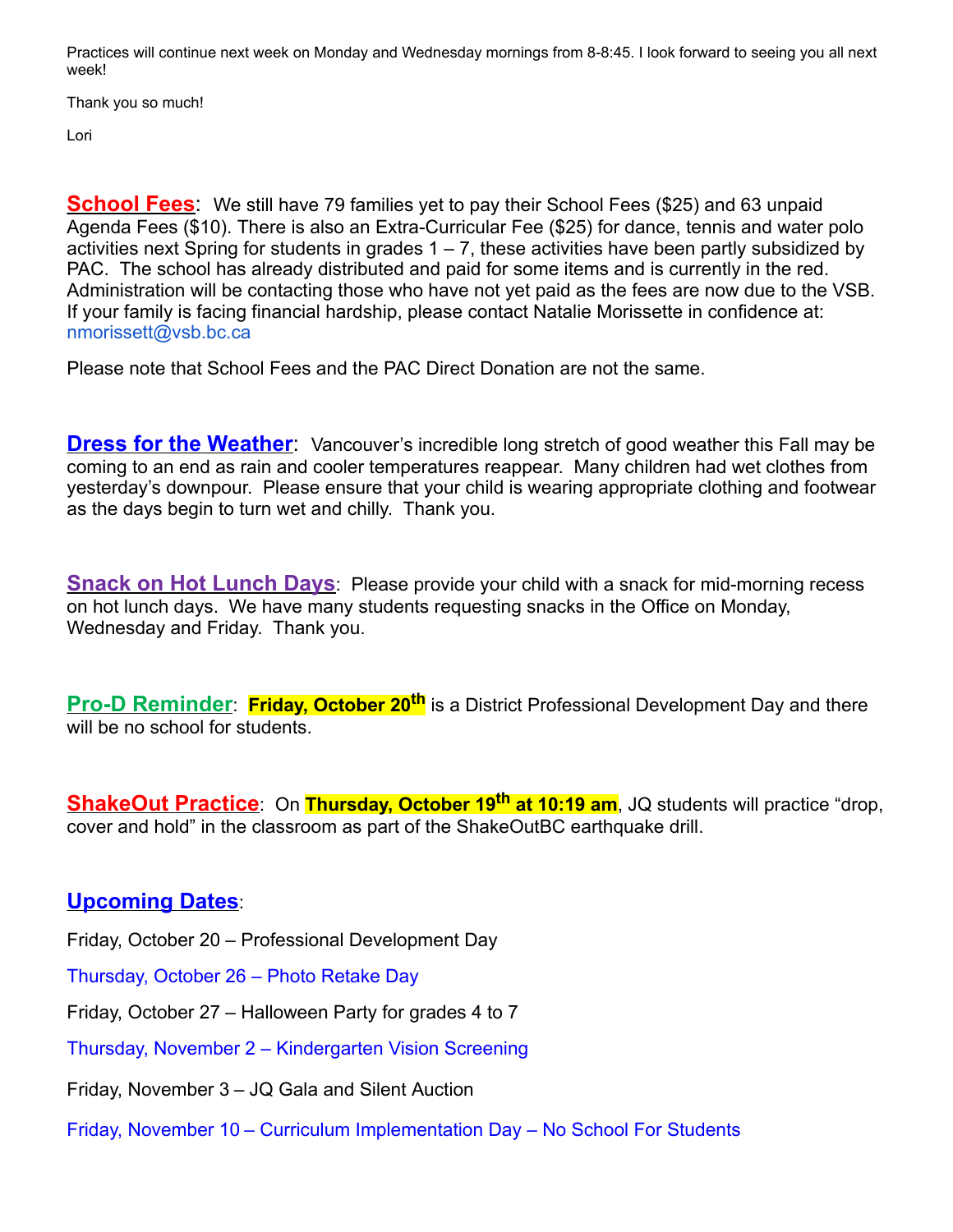# **Volleyball practices start next week!**

Volleyball practices for Grade 6s and 7s start next week**.** The practice schedule is as follows:

- **Sr Girls** (Grade 7) practice on **Monday AM**
- **Jr Boys** (Grade 6) practice on Tuesday AM
- **Sr Boys** (Grade 7) practice on **Thursday AM**
- **Jr Girls** (Grade 6) practice on **Friday AM**

Please note that next week there is a Pro-D Day on Friday so the Jr Girl's first practice will be on Wednesday, Oct **25 followed by Friday**. All practices start at 8:00am and end before the first bell. Students should bring their permission form (if they haven't already handed it in) to their first practice. The permission is attached to this e-mail.

**Jr Boys (Grade 6) Volleyball Coach Needed**

JQ is still looking for a coach for the Grade 6 Boys volleyball team. Practices are on Tuesday AMs and games start the week of October 30<sup>th</sup> on Monday PMs. The season runs until the end of November. Please contact Mme Workun (hworkun@vsb.bc.ca) or Mme Chow (sschow@vsb.bc.ca) if you are interested.

Merci!

### Haley Workun

Grade 4/5 FRIM Teacher

# **PAC NEWS**

**JQ Halloween Party for the Kids!** The very, very popular Halloween party for the grade 4's to 7 is just around the corner!! Get those costumes ready for **Friday, October 27th**! More information on our website: https://jqpac.com/events/past-events/halloween-party/ Thank you again to our Sr. Trip organizing committee for this fun and spooky event!

**The JQ Parents Night to Party is** live! **Friday, November 3rd**. Please visit our website for more information and buy your early bird tickets. All proceeds going to support our Senior Trip. Thank you! https://jqpac.com/events/gala-1980s-pop-fete-november-3-2017/ Thank you to our Sr. Trip organizing committee for this very fun parent event.

#### **Please note our bulletins are always posted on our website**. https://jqpac.com/jqe-

bulletins/ If you have just joined or think you may have missed something, you can check out earlier issues. Also just a reminder that the jqpac website is FULL of useful information. It is particularly important this year as the school is not able to send out as many bulletins as they have in the past. Thank you to Lu Vo who keeps us up –to date.